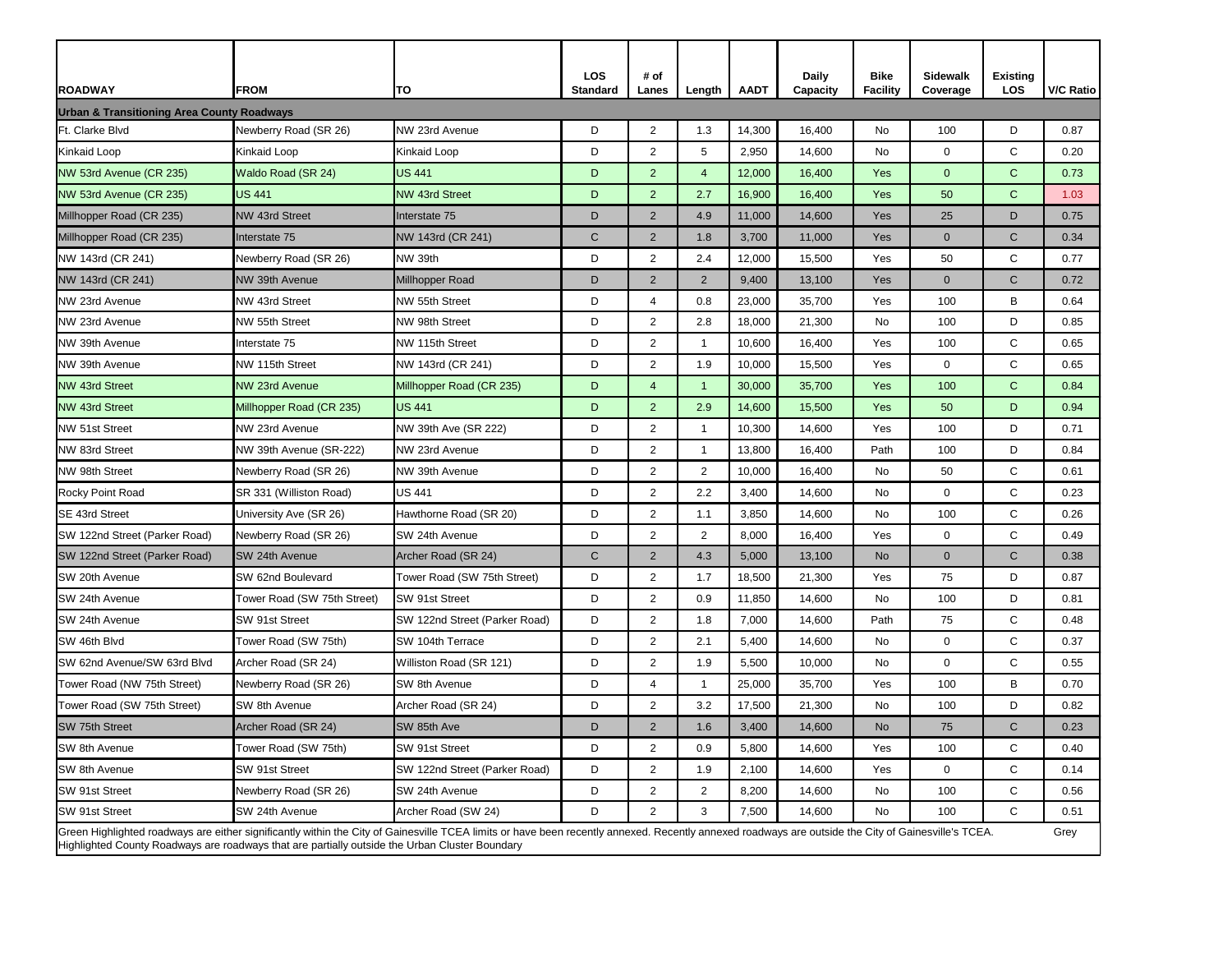| <b>ROADWAY</b>                    | <b>FROM</b>                | TO                          | <b>LOS</b><br><b>Standard</b> | # of<br>Lanes  | Length | <b>AADT</b> | <b>Daily</b><br>Capacity | <b>Bike</b><br><b>Facility</b> | <b>Sidewalk</b><br>Coverage | <b>Existing</b><br><b>LOS</b> | V/C Ratio |
|-----------------------------------|----------------------------|-----------------------------|-------------------------------|----------------|--------|-------------|--------------------------|--------------------------------|-----------------------------|-------------------------------|-----------|
| <b>Rural Area County Roadways</b> |                            |                             |                               |                |        |             |                          |                                |                             |                               |           |
| <b>CR 219A</b>                    | <b>SR 26</b>               | US 301                      | ${\bf C}$                     | $\overline{2}$ |        | 500         | 7,900                    | No                             | $\mathbf 0$                 | A                             | 0.06      |
| <b>CR 235A</b>                    | Interstate 75              | CR 236                      | $\mathsf{C}$                  | $\overline{2}$ |        | 500         | 7,900                    | No                             | 0                           | A                             | 0.06      |
| <b>CR 235A</b>                    | <b>US 441</b>              | Interstate 75               | C                             | $\overline{2}$ |        | 500         | 7,900                    | <b>No</b>                      | $\mathbf 0$                 | A                             | 0.06      |
| CR 329B/Lakeshore Drive           | University Ave (SR 26)     | Hawthorne Road (SR 20)      | D                             | $\overline{2}$ |        | 650         | 9,400                    | No                             | 0                           | A                             | 0.07      |
| CR 1469                           | <b>SR 26</b>               | <b>US 301</b>               | $\mathbf C$                   | $\overline{2}$ |        | 1,000       | 7,900                    | No                             | $\mathbf 0$                 | A                             | 0.13      |
| CR 1491                           | <b>NW CR 236</b>           | <b>CR 241</b>               | $\mathbf C$                   | 2              |        | 700         | 7,900                    | <b>No</b>                      | $\mathbf 0$                 | A                             | 0.09      |
| Monteocha Road (NE 38th Street)   | NE 53rd Avenue             | NE 77th Avenue              | D                             | $\overline{2}$ |        | 3,164       | 7,900                    | No                             | 0                           | B                             | 0.40      |
| NE 77th Avenue/CR 225A            | CR 225 (NE 38th Street)    | <b>SR-24</b>                | $\mathsf C$                   | $\overline{2}$ |        | 680         | 7,900                    | No                             | $\mathbf 0$                 | A                             | 0.09      |
| NW 32nd / NW 186th / NW 46th      | CR 241 (NW 143rd)          | CR 235                      | $\mathbf C$                   | $\overline{2}$ |        | 2,500       | 7,900                    | No                             | 20                          | B                             | 0.32      |
| NW 78th Avenue (CR 232)           | CR 241 (NW 143rd)          | <b>Gilchrist County</b>     | $\mathsf{C}$                  | $\overline{2}$ |        | 3,400       | 7,900                    | <b>No</b>                      | $\overline{0}$              | B                             | 0.43      |
| NW 94th Avenue                    | CR 241 (NW 143rd)          | US 41 / SR 45               | C                             | $\overline{2}$ |        | 800         | 7,900                    | No                             | $\mathbf 0$                 | A                             | 0.10      |
| NW 143rd (CR 241)                 | Millhopper Road            | South City Limit of Alachua | D                             | $\overline{2}$ |        | 8,500       | 13,100                   | Yes                            | $\mathbf 0$                 | $\mathsf{C}$                  | 0.65      |
| NW 140th (CR 241)                 | <b>US 441</b>              | <b>Union County</b>         | $\mathbf C$                   | 2              |        | 1,500       | 7,900                    | No                             | $\mathbf 0$                 | A                             | 0.19      |
| NW 156th Ave                      | East City Limit of Alachua | CR 237                      | $\mathsf{C}$                  | $\overline{2}$ |        | 700         | 7,900                    | No                             | 0                           | A                             | 0.09      |
| NW 156th Avenue                   | <b>CR 237</b>              | <b>CR 231</b>               | $\mathsf C$                   | $\overline{2}$ |        | 800         | 7,900                    | No                             | $\mathbf 0$                 | A                             | 0.10      |
| NW 202nd Street                   | NW 94th Avenue             | US 441                      | $\mathbf C$                   | $\overline{2}$ |        | 1,500       | 7,900                    | No                             | $\mathbf 0$                 | A                             | 0.19      |
| <b>NW CR 235</b>                  | Alachua                    | Newberry                    | $\mathsf C$                   | $\overline{2}$ |        | 3,700       | 7,900                    | <b>No</b>                      | $\overline{0}$              | B                             | 0.47      |
| <b>NW CR 236</b>                  | Interstate 75              | <b>NW SR 121</b>            | C                             | $\overline{2}$ |        | 3,500       | 7,900                    | No                             | $\mathbf 0$                 | B                             | 0.44      |
| <b>NW CR 236</b>                  | <b>NW US 441</b>           | Interstate 75               | ${\bf C}$                     | $\overline{2}$ |        | 2,500       | 7,900                    | No                             | $\mathbf 0$                 | B                             | 0.32      |
| <b>NW CR 239</b>                  | <b>NW CR 239</b>           | <b>NW CR 239</b>            | $\mathbf C$                   | $\overline{2}$ |        | 1,900       | 7,900                    | No                             | $\mathbf 0$                 | A                             | 0.24      |
| SE 171st Street/163rd Street      | <b>CR 147</b>              | <b>SR 20</b>                | C                             | $\overline{2}$ |        | 500         | 7,900                    | No                             | $\mathbf 0$                 | A                             | 0.06      |
| <b>SE CR 325</b>                  | <b>US 301</b>              | Hawthorne RD (SR 20)        | ${\bf C}$                     | $\overline{2}$ |        | 1,000       | 7,900                    | No                             | $\mathbf 0$                 | $\mathsf{A}$                  | 0.13      |
| <b>SE CR 1469</b>                 | <b>NE SR 26</b>            | <b>CR 219-A</b>             | ${\bf C}$                     | 2 <sup>1</sup> |        | 650         | 7,900                    | No                             | $\mathbf 0$                 | A                             | 0.08      |
| SW 170th (CR 241)                 | Archer Road (SR 24)        | Newberry Road (SR 26)       | $\mathsf{C}$                  | $\overline{2}$ |        | 3,000       | 13,100                   | No                             | $\mathbf 0$                 | A                             | 0.23      |
| SW 91st / SW 137th (CR 346A)      | Williston Road (SR 121)    | <b>CR 346</b>               | $\mathsf C$                   | $\overline{2}$ |        | 500         | 7,900                    | No                             | $\mathbf 0$                 | A                             | 0.06      |
| SW Wacahoota Road                 | SW Wacahoota Road          | SW Wacahoota Road           | $\mathsf C$                   | $\overline{a}$ |        | 900         | 7,900                    | No                             | $\overline{0}$              | A                             | 0.11      |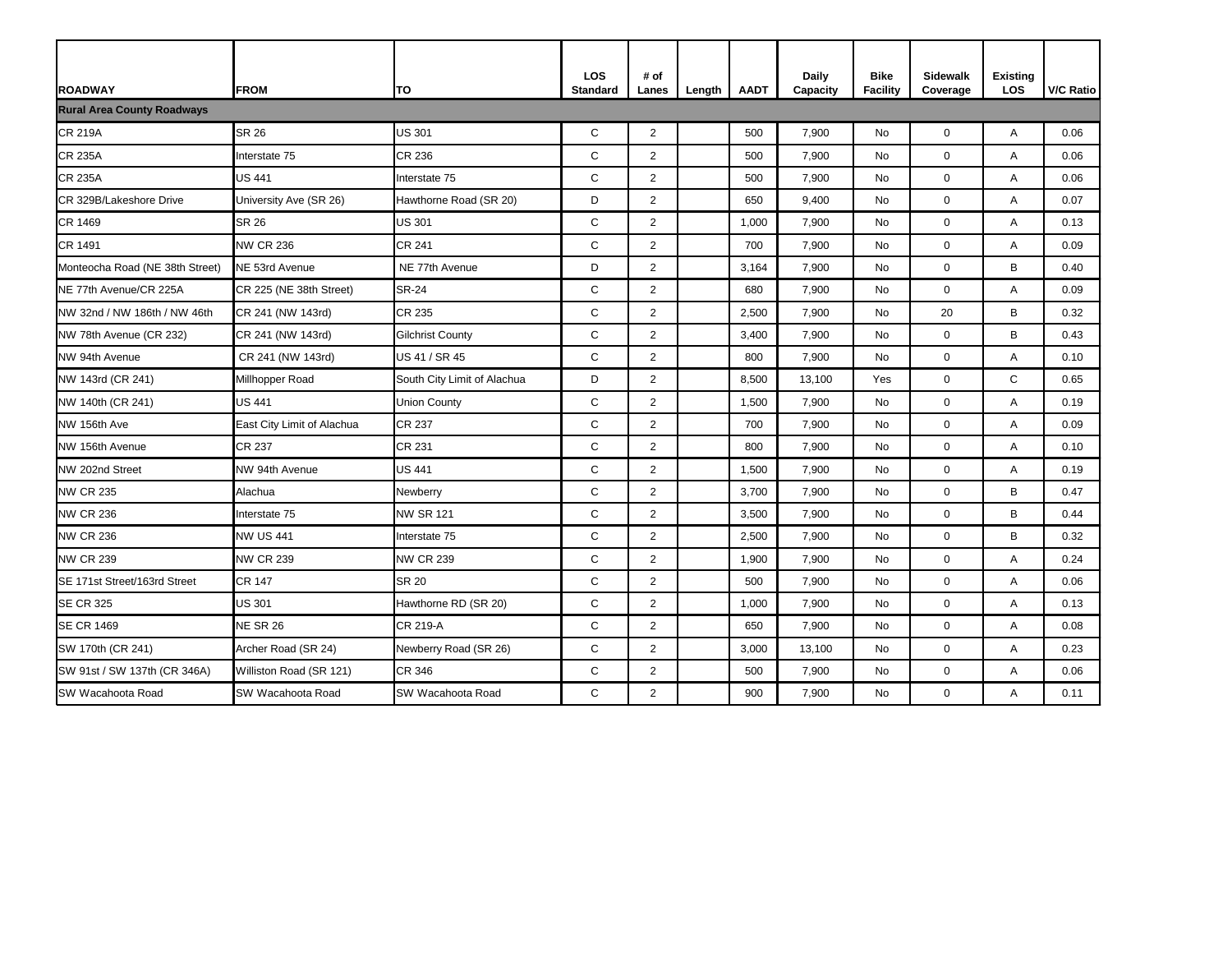| <b>ROADWAY</b>              | <b>FROM</b>                  | <b>TO</b>                    | <b>LOS</b><br><b>Standard</b> | # of<br>Lanes  | Length       | <b>AADT</b> | <b>Daily</b><br>Capacity | <b>Bike</b><br><b>Facility</b> | <b>Sidewalk</b><br>Coverage | <b>Existing</b><br><b>LOS</b> | <b>V/C Ratio</b> |
|-----------------------------|------------------------------|------------------------------|-------------------------------|----------------|--------------|-------------|--------------------------|--------------------------------|-----------------------------|-------------------------------|------------------|
| <b>STATE ROADS</b>          |                              |                              |                               |                |              |             |                          |                                |                             |                               |                  |
| Archer Road (SR 24)         | Interstate 75                | Tower Road (SW 75th)         | D                             | 4              | 2.2          | 25,500      | 35,700                   | Yes                            | 100                         | B                             | 0.71             |
| Archer Road (SR 24)         | Tower Road (SW 75th)         | SW 91st St                   | D                             | $\overline{2}$ | 1.4          | 15,000      | 21,300                   | Yes                            | 100                         | D                             | 0.70             |
| Archer Road (SR 24)         | SW 91st St                   | SW 122nd St (Parker Road)    | D                             | $\overline{2}$ | 2.5          | 12,000      | 21,100                   | Yes                            | $\mathbf 0$                 | $\mathsf{C}$                  | 0.57             |
| Archer Road (SR 24)         | SW 122nd St (Parker Road)    | SR 45 (US 41)                | D                             | 2              | 3.5          | 10,500      | 13,900                   | Yes                            | $\overline{0}$              | D                             | 0.76             |
| Archer Road (SR 24)         | US 41 (SR 45)                | Levy County Line             | D                             | $\overline{2}$ | 2.8          | 7,000       | 13,700                   | Yes                            | $\overline{0}$              | $\mathsf{C}$                  | 0.51             |
| East University Ave (SR 26) | Hawthorne Road (SR 20)       | CR 329B (Lakeshore Dr)       | D                             | 4              | 2.8          | 10,500      | 35,700                   | No                             | 100                         | B                             | 0.29             |
| <b>SR 26</b>                | <b>East University Ave</b>   | SE 222 (NE 39th Ave)         | D                             | $\overline{2}$ | 3.4          | 5,200       | 13,700                   | Yes                            | $\overline{0}$              | $\mathsf{C}$                  | 0.38             |
| <b>SR 26</b>                | SE 222 (NE 39th Ave)         | <b>US 301</b>                | D                             | $\overline{2}$ | 5.5          | 9,800       | 13,700                   | Yes                            | $\overline{0}$              | $\mathsf{D}$                  | 0.72             |
| <b>SR 26</b>                | <b>US 301</b>                | <b>Putnam County Line</b>    | D                             | $2^{\circ}$    | 5.5          | 9,000       | 13,700                   | Yes                            | $\overline{0}$              | D                             | 0.66             |
| Hawthorne Rd. (SR 20)       | Waldo Road (SR 24)           | SE 43rd Street               | С                             | 4              | 2.7          | 14,900      | 26,000                   | Yes                            | 100                         | $\mathsf{C}$                  | 0.57             |
| Hawthorne Rd. (SR 20)       | SE 43rd Street               | CR 329B (Lakeshore Dr)       | C                             | 4              | -1           | 9,600       | 32,800                   | Yes                            | 100                         | B                             | 0.29             |
| Hawthorne Rd. (SR 20)       | CR 329B (Lakeshore Dr)       | West City Limit of Hawthorne | $\sf B$                       | 4              | 10           | 8,100       | 28,600                   | Yes                            | $\overline{0}$              | A                             | 0.28             |
| Hawthorne Rd. (SR 20)       | East City Limit of Hawthorne | <b>Putnam County Line</b>    | B                             | 4              | 1.1          | 8,600       | 28,900                   | Yes                            | $\overline{0}$              | A                             | 0.30             |
| Interstate 75               | <b>Marion County Line</b>    | <b>CR 234</b>                | B                             | 6              | 3            | 57,625      | 54,300                   | <b>No</b>                      | $\overline{0}$              | $\mathsf{C}$                  | 1.06             |
| Interstate 75               | <b>CR 234</b>                | Williston Rd (SR 121)        | $\sf B$                       | 6              | 6.7          | 60,225      | 59,800                   | <b>No</b>                      | $\overline{0}$              | $\mathsf{C}$                  | 1.01             |
| Interstate 75               | Williston Rd (SR 121)        | Archer Road (SR 24)          | $\mathbf C$                   | $6\phantom{1}$ | 1.3          | 64,000      | 81,700                   | <b>No</b>                      | $\overline{0}$              | $\mathsf{C}$                  | 0.78             |
| Interstate 75               | Archer Road (SR 24)          | Newberry Road (SR 26)        | $\mathbf C$                   | $6\phantom{1}$ | 3.5          | 79,000      | 85,300                   | <b>No</b>                      | $\mathbf 0$                 | $\mathbf C$                   | 0.93             |
| Interstate 75               | Newberry Road (SR 26)        | NW 39th Ave (SR 222)         | C                             | 6              | 2.6          | 72,000      | 85,300                   | No                             | $\overline{0}$              | $\mathsf{C}$                  | 0.84             |
| Interstate 75               | NW 39th Ave (CR 222)         | <b>US 441</b>                | B                             | $\,6\,$        | $9\,$        | 51,000      | 59,800                   | <b>No</b>                      | $\boldsymbol{0}$            | $\mathsf{C}$                  | 0.85             |
| Interstate 75               | <b>US 441</b>                | <b>Columbia County Line</b>  | B                             | $\,6\,$        | 9.2          | 52,000      | 54,300                   | <b>No</b>                      | $\boldsymbol{0}$            | $\mathbf C$                   | 0.96             |
| Newberry Road (SR 26)       | <b>NW 8th Ave</b>            | $-75$                        | D                             | 4              | 1.4          | 46,000      | 44,700                   | <b>No</b>                      | 100                         | E                             | 1.03             |
| Newberry Road (SR 26)       | $I-75$                       | NW 122nd St (Parker Rd)      | $\mathsf C$                   | 4              | 3            | 28,500      | 34,700                   | No                             | 100                         | B                             | 0.82             |
| Newberry Road (SR 26)       | NW 122nd St (Parker Road)    | NW 143rd St (CR 241)         | $\mathsf C$                   | 4              | 1.5          | 24,000      | 35,700                   | Yes                            | 100                         | B                             | 0.67             |
| Newberry Road (SR 26)       | NW 143rd St (CR 241)         | NW 170th (CR 241)            | $\mathsf{C}$                  | 4              | 1.6          | 14,700      | 32,800                   | Yes                            | 100                         | B                             | 0.45             |
| Newberry Road (SR 26)       | NW 170th (CR 241)            | East City Limits of Newberry | $\mathsf{C}$                  | 4              | $\mathbf{1}$ | 15,200      | 32,800                   | Yes                            | $\overline{0}$              | B                             | 0.46             |
| Newberry Road (SR 26)       | West City Limits of Newberry | <b>Gilchrist County Line</b> | $\sf B$                       | $2^{\circ}$    | 1.4          | 9,400       | 8,700                    | Yes                            | $\boldsymbol{0}$            | $\mathsf{C}$                  | 1.08             |
| NE 39th Avenue              | Gainesville Regional Airport | <b>SR 26</b>                 | С                             | $\overline{2}$ | 3.7          | 6,600       | 13,700                   | Yes                            | 0                           | В                             | 0.48             |
| NW 39th Ave (SR 222)        | NW 43rd St                   | NW 83rd St                   | D                             | 4              | 2.5          | 31,000      | 35,700                   | Yes                            | 100                         | C                             | 0.87             |
| NW 39th Ave (SR 222)        | NW 83rd St                   | $I-75$                       | D                             | 4              | $\mathbf 1$  | 29,000      | 32,700                   | Yes                            | 100                         | D                             | 0.89             |